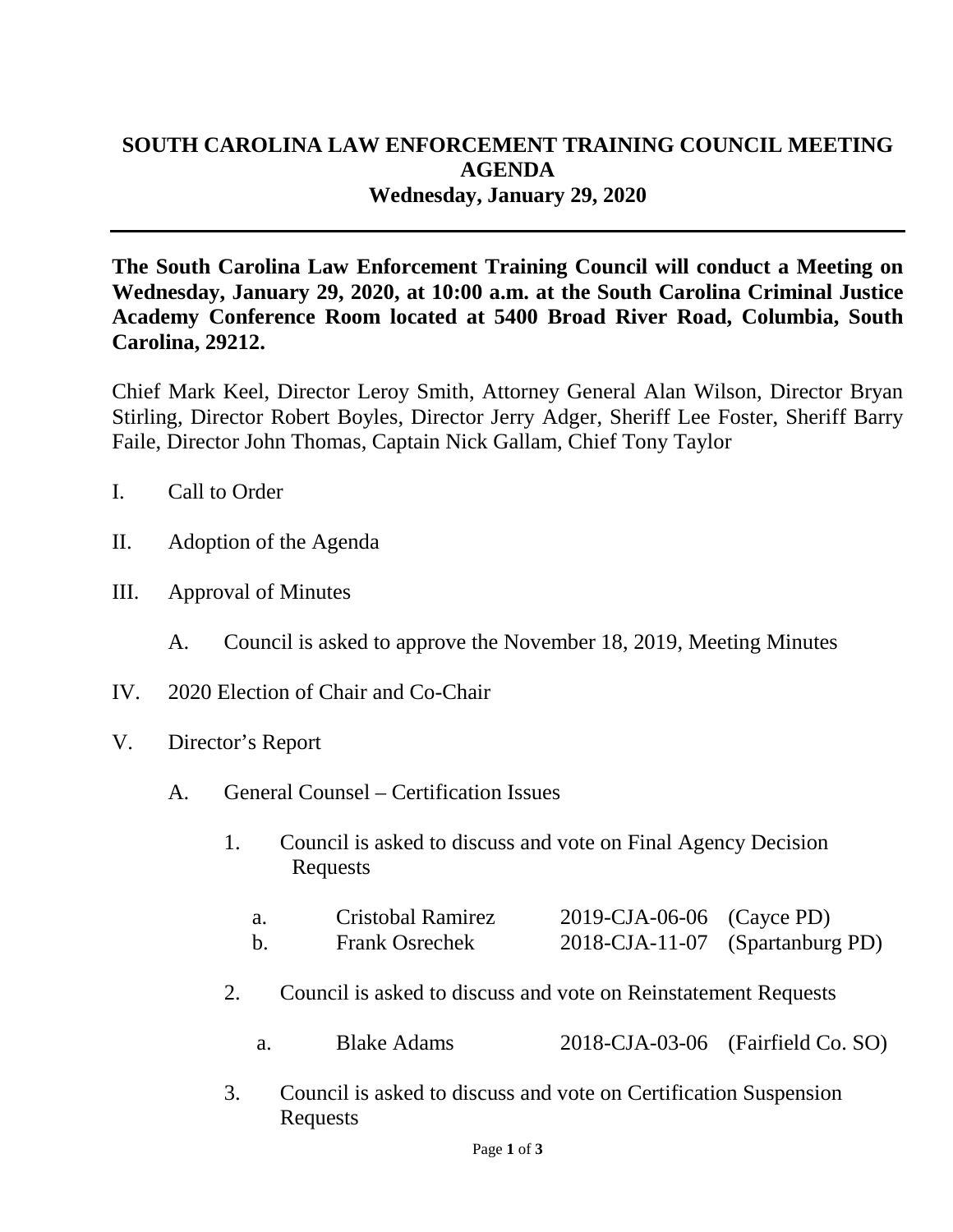|      |           | a.                                                                 | Donald Forrester, Jr.                                                                         | 2019-CJA-12-09          | (SCDNR)                                  |  |  |  |
|------|-----------|--------------------------------------------------------------------|-----------------------------------------------------------------------------------------------|-------------------------|------------------------------------------|--|--|--|
|      |           | $\mathbf b$ .                                                      | Derek Lee                                                                                     | 2020-CJA-01-01          | (Sheriff Al Cannon)<br>Detention Center) |  |  |  |
|      |           | $\mathbf{c}$ .                                                     | Willie Green, Jr.                                                                             | 2020-CJA-01-02          | (Richland Co. SO)                        |  |  |  |
|      |           | d.                                                                 | <b>Tanitha Sterling</b>                                                                       | 2020-CJA-01-10          | (J. Reuben Long                          |  |  |  |
|      |           |                                                                    |                                                                                               |                         | Detention Center)                        |  |  |  |
|      |           | e.                                                                 | <b>Kary Showers</b>                                                                           | 2020-CJA-01-11          | (J. Reuben Long)                         |  |  |  |
|      |           |                                                                    |                                                                                               |                         | <b>Detention Center)</b>                 |  |  |  |
|      |           | f.                                                                 | <b>James Bazzle</b>                                                                           | 2020-CJA-01-13          | (Dorchester Co.                          |  |  |  |
|      |           |                                                                    |                                                                                               |                         | SO)                                      |  |  |  |
|      |           | g.                                                                 | <b>Tyler West</b>                                                                             | 2020-CJA-01-14          | (SCHP)                                   |  |  |  |
|      |           |                                                                    |                                                                                               |                         |                                          |  |  |  |
|      |           | 4.<br>Council is asked to discuss and vote on Eligibility Requests |                                                                                               |                         |                                          |  |  |  |
|      |           |                                                                    |                                                                                               |                         |                                          |  |  |  |
|      |           | a.                                                                 | <b>Richard Edwards</b>                                                                        | No case number assigned |                                          |  |  |  |
|      |           | $\mathbf b$ .                                                      | Del Ray Fellows                                                                               | No case number assigned |                                          |  |  |  |
|      |           |                                                                    |                                                                                               |                         |                                          |  |  |  |
|      |           | 5.                                                                 | Council is asked to discuss and vote on Acceptance of Allegations<br>filed after 30 days      |                         |                                          |  |  |  |
|      |           | a.                                                                 | Jeffrey Cole                                                                                  |                         | 2020-CJA-12-02 (Cherokee Co. SO)         |  |  |  |
|      |           | b.                                                                 | Shane Conkey                                                                                  |                         |                                          |  |  |  |
|      |           | $C_{\bullet}$                                                      | 2019-CJA-12-10 (Charleston Co. SO)<br>Barbara Hunnicutt-Nelson 2019-CJA-12-11 (Greenville Co. |                         |                                          |  |  |  |
|      |           | SO)                                                                |                                                                                               |                         |                                          |  |  |  |
|      |           | $\rm d$ .                                                          | <b>Rachael Moore</b>                                                                          |                         | 2020-CJA-01-08 (Lexington Co. SO)        |  |  |  |
|      |           |                                                                    |                                                                                               |                         |                                          |  |  |  |
|      | <b>B.</b> | <b>Financial Update</b>                                            |                                                                                               |                         |                                          |  |  |  |
|      |           |                                                                    |                                                                                               |                         |                                          |  |  |  |
|      | C.        | <b>Capital Projects Update</b>                                     |                                                                                               |                         |                                          |  |  |  |
|      |           |                                                                    |                                                                                               |                         |                                          |  |  |  |
|      | D.        | Director's Comments                                                |                                                                                               |                         |                                          |  |  |  |
|      |           |                                                                    |                                                                                               |                         |                                          |  |  |  |
| VI.  |           | <b>Unfinished Business</b>                                         |                                                                                               |                         |                                          |  |  |  |
| VII. |           | <b>New Business</b>                                                |                                                                                               |                         |                                          |  |  |  |
|      |           |                                                                    |                                                                                               |                         |                                          |  |  |  |

VIII. Executive Session – Discussion of an employee compensation matter, pursuant to South Carolina Code of Laws Section 30-4-70 (a)(1).